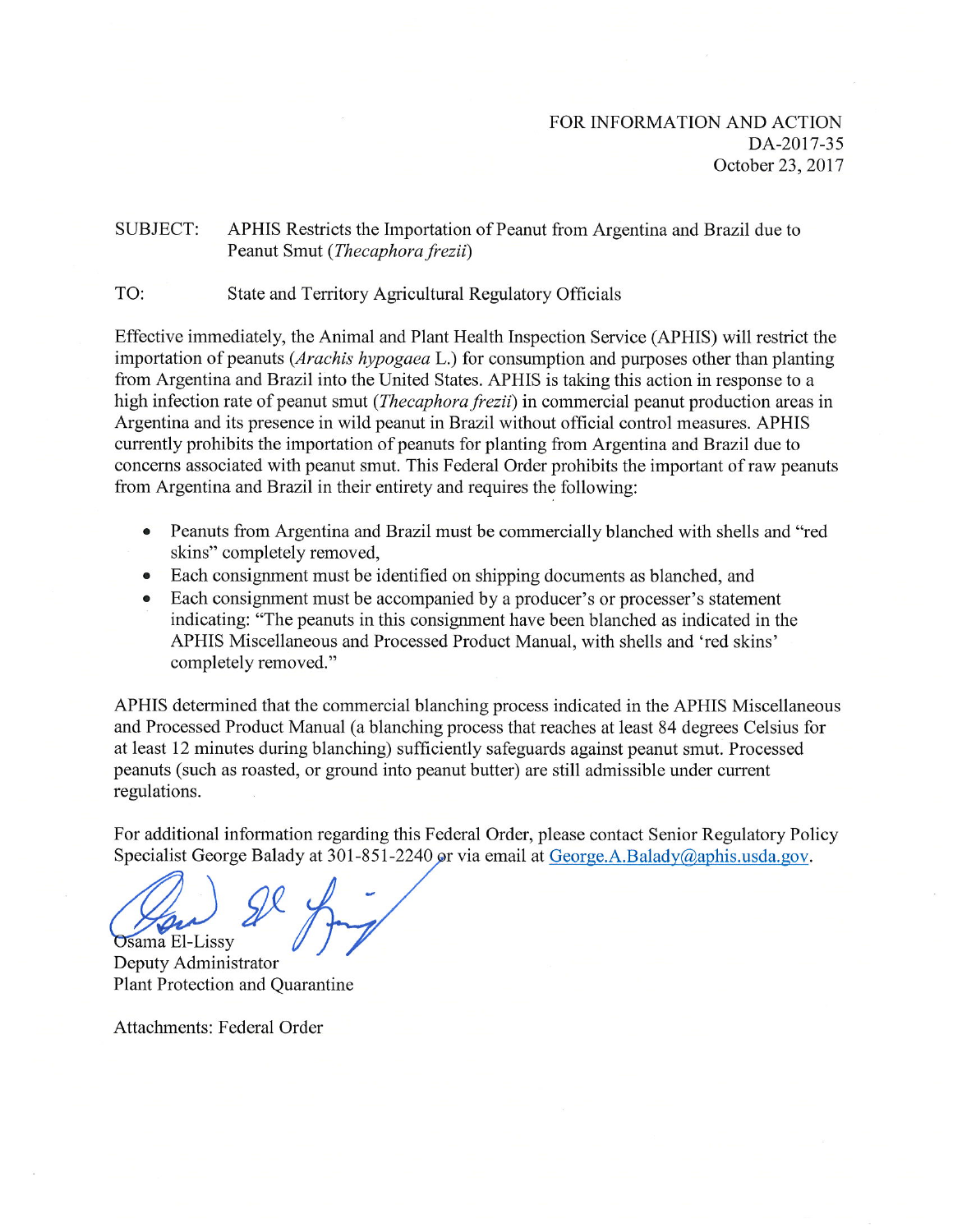## FEDERAL ORDER

Importation of Peanuts (*Arachis hypogaea*) from Argentina and Brazil

DA-2017-35 October 23, 2017

This Federal Order is issued in accordance with the regulatory authority provided by the Plant Protection Act of June 20, 2000, as amended, Section 412(a), 7 U.S.C. 7712(a). The Act authorizes the Secretary of Agriculture to prohibit or restrict the movement in interstate commerce of any plant, plant part, or article, if the Secretary determines the prohibition or restriction is necessary to prevent the dissemination of a plant pest within the United States.

Effective immediately, this Federal Order prohibits the importation of raw peanuts (*Arachis hypogaea* L.) from Argentina and Brazil to prevent the introduction and establishment of *Thecaphora frezii*, the causal agent of peanut smut, into the United States. This Federal Order requires that:

- Peanuts from Argentina and Brazil for purposes other than propagation must be commercially blanched with shells and "red skins" completely removed,
- Each consignment must be identified on shipping documents as blanched, and
- Each consignment must be accompanied by a producer's or processer's statement indicating: "The peanuts in this consignment have been commercially blanched as indicated in the APHIS Miscellaneous and Processed Product Manual, with shells and 'red skins' completely removed."

Peanut smut was first reported in wild peanut in Brazil in 1962, and in commercial peanut production in Argentina in 1995. However, in the last decade, the prevalence of the disease in Argentina, in particular, increased significantly. Currently, the prevalence rate of peanut smut in growing regions in Argentina is 100 percent, with yield losses of 50 percent or more at some production sites. The disease persists in wild peanuts in Brazil without official control.

APHIS determined that the introduction and establishment of peanut smut is a serious threat to U.S. peanut production. Due to the presence of peanut smut in Argentina and Brazil, APHIS prohibits the importation of raw peanuts from Argentina and Brazil.

APHIS determined that commercial blanching of peanuts that reaches at least 84 degrees Celsius for at least 12 minutes during blanching reaches a temperature and exposure time sufficient to devitalize the teliospores associated with peanut smut. APHIS updated the Miscellaneous and Processed Products Manual to add this process. Accordingly, peanuts that have been commercially blanched with shells and "red skins" completely removed may be imported into the United States, if each consignment is identified on shipping documents as commercially blanched, and if each consignment is accompanied by a producer's or processer's statement indicating that: "The peanuts in this consignment have been commercially blanched as indicated in the APHIS Miscellaneous and Processed Product Manual, with shells and 'red skins'